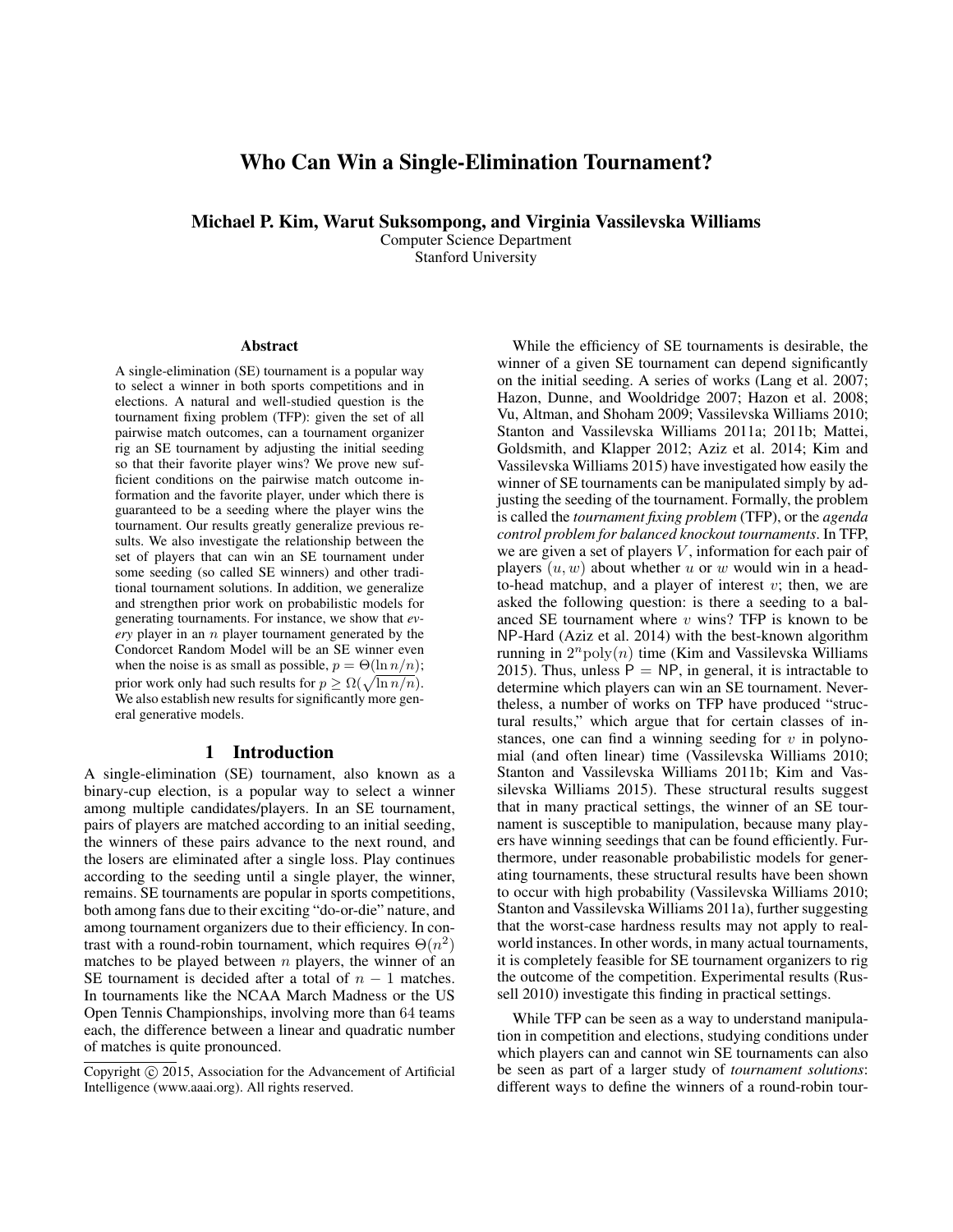nament. The input to TFP can be viewed as a *tournament*  $T = (V, E)$ , or a complete, oriented graph where for all pairs of nodes  $u, w \in V$ , exactly one of  $(u, w)$  and  $(w, u)$ is an element of  $E$ ;  $u$  points to  $w$  if  $u$  would win in the match between  $u$  and  $w$ . The study of tournaments is central to social choice theory; they provide a general framework for representing the outcomes between players in a round-robin tournament, or more generally, pairwise preferences between alternatives, often generated from voter information. As such, an essential question of social choice theory asks: given a tournament, how should we select a set of winners? SE tournaments provide one way of answering this question; we say that a player  $v \in V$  is an *SE winner* if there is some seeding, under which  $v$  wins the resulting SE tournament. The study of tournament solutions includes many well-studied other concepts (see e.g. (Laslier 1997; Brandt, Brill, and Harrenstein 2015)). One classical example is the Copeland set, consisting of the players with the maximum number of wins in the tournament. A natural question to investigate is how these traditional notions of strength in round-robin tournaments relate to the notion of strength in an SE tournament.

Results In this work, we improve our understanding of conditions on the input tournament and player of interest that are sufficient for the player to be an SE winner. Many previous structural results involve the notion of a *king*, or a player v where for every other player  $u \in V \setminus \{u\}$ , v either beats  $u$  directly, or  $v$  beats some  $w$  who beats  $u$ . We present a vast generalization of many of the known structural results involving kings, showing that essentially any "combination" of the known sufficient conditions for a king to be an SE winner is also sufficient for the king to be a winner.

In particular, recall the following structural results from (Vassilevska Williams 2010), where given a tournament  $T$ and a player  $v$ , we can find a winning seeding for  $v$  in polynomial time. One class of tractable instances are those where every player  $w$ , who beats  $v$ , wins against at most as many players as  $v$  beats. It is also known that if  $v$  is a king and wins against more than half the players or is a "superking" and every  $w$  whom  $v$  beats indirectly loses to at least  $\log n$  players whom v beats directly, then v will be able to win an SE tournament. While these results have been useful on their own for showing that tournaments generated by certain random models are likely to have many players who can win (Vassilevska Williams 2010; Stanton and Vassilevska Williams 2011a), it is natural to wonder how robust these results are to changes in the exact sufficient conditions. Recent results of (Kim and Vassilevska Williams 2015) seem to suggest that the parameters for these structural results are brittle; namely, when the exact parameters of the conditions are relaxed, finding a winning seeding for  $v$  (if it exists) becomes NP-Hard. In Theorem 1, we provide a broad generalization of the three structural results stated above. We show that these conditions are actually flexible in the sense that if the players who beat some king  $v$ , can be partitioned into groups that satisfy these sufficient conditions, then  $v$  can win an SE tournament. Additionally, we extend the work on 3*-kings* (or players who have win-distance  $\leq 3$  to every other player), introduced in (Kim and Vassilevska Williams 2015), and give a new set of sufficient conditions for a 3-king win an SE tournament.

In Section 3, we are able to apply these and other known structural results to understand the relationship between SE winners and the winners according to other tournament solutions. In particular, Theorem 3 shows that the players selected by a number of well-studied tournament solutions are also SE winners, including the Copeland set described above. Another class of tournament solutions of interest was introduced in (Laslier 1997) as a natural extension of the Copeland set. In these "iterative matrix solutions," we consider the tournament matrix  $A$  (corresponding to the adjacency matrix of the underlying tournament graph); a player is included in the kth iterative matrix solution, if they have the maximum number of "wins" in  $A<sup>k</sup>$ . We give a new interpretation of this solution and use it to show that for sufficiently large tournaments, the players in the iterative matrix solutions will also be SE winners.

Finally, in Section 4, we investigate probabilistic models for generating random tournaments, and the resulting structure of such tournaments. In particular, we start by giving an improved result for tournaments generated by the Condorcet Random (CR) Model. The CR Model assumes an underlying order to players, where stronger players generally win against weaker players and are only upset with some small probability p. We demonstrate that in tournaments generated by the CR Model, even when the probability of upsets  $p$  is  $\Theta(\ln n/n)$ , with high probability every player in the tournament will have a winning seeding that can be discovered efficiently. This upset rate  $p$  is optimal (up to constant factors) because a player needs to win  $\log n$  matches in order to win an SE tournament. Our result greatly improves on the previous best result from (Vassilevska Williams 2010), which proves an analogous claim for  $p \ge \Omega(\sqrt{\ln n/n})$ . In light of this optimal result for the CR Model, we propose a new generative model for tournaments that aims to remove the structure that arises from assuming an underlying order of players and a consistent noise parameter. Despite the fact that the model may produce tournaments with largely arbitrary structure, we are able to prove a nontrivial result similar to the previous results on the CR Model. The details of the model and our theorem statement are given in Section 4.

All of our results are constructive. In particular, we demonstrate that certain conditions are sufficient for a player  $v$  to be an SE winner by giving algorithms, running in polynomial time, that outputs a seeding where  $v$  will win.

Preliminaries and Notation We will assume throughout that all SE tournaments are balanced, and played amongst a power of two,  $n = 2^k$  for some  $k \ge 0$ , players. Table 1 provides a summary of the notation that is used to refer to players and their neighborhood in the underlying tournament. For subsets  $A, B \subseteq V$ , we say that A dominates B, denoted  $A \succ B$ , if for all  $a \in A$  and all  $b \in B$ ,  $(a, b) \in E$ . We will abuse this notation slightly, allowing individual players, rather than subsets, to be related to other players or subsets.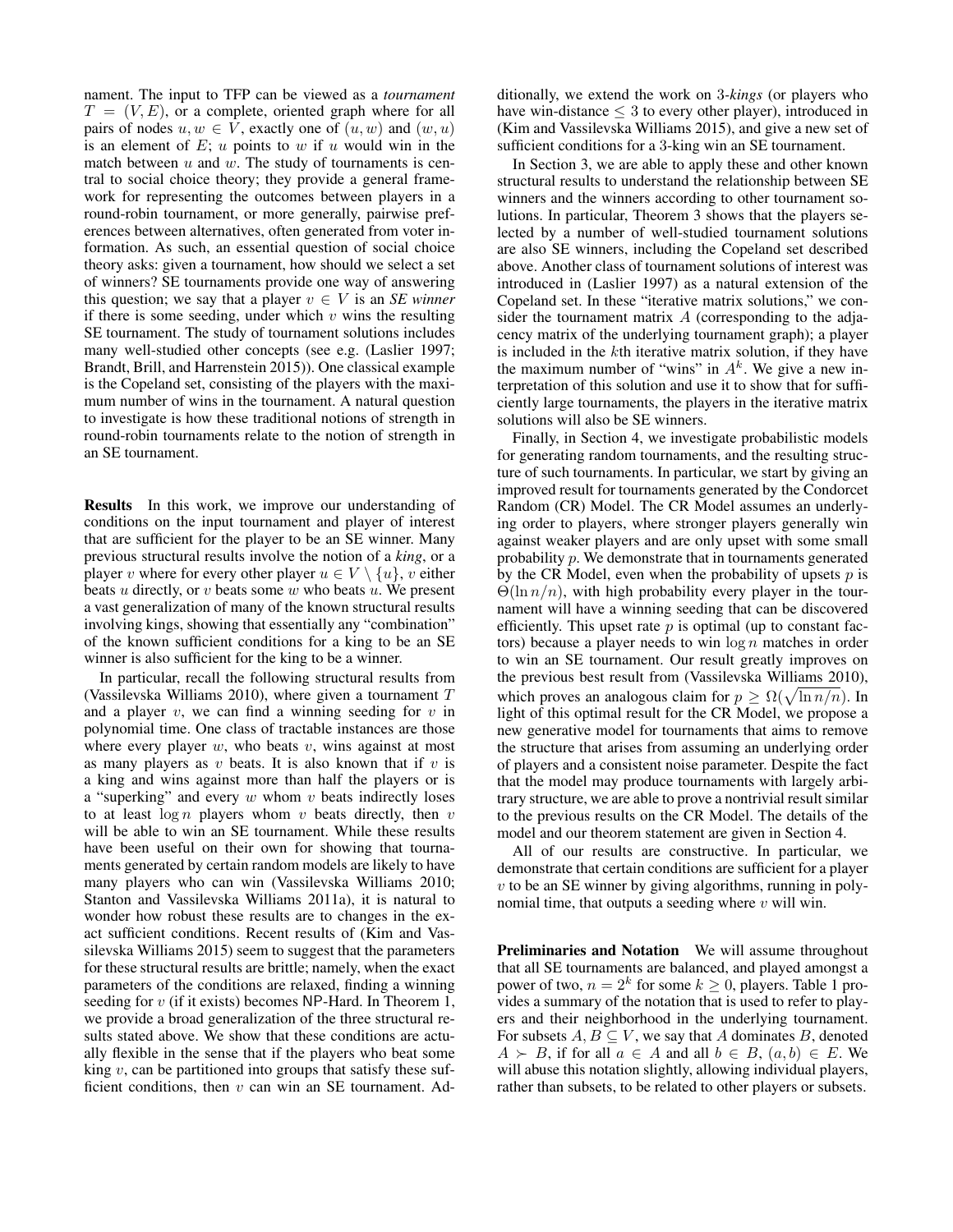| <b>Notation</b>                                            |
|------------------------------------------------------------|
| $N_{out}(v) = \{u : (v, u) \in E\},\$                      |
| $N_{in}(v) = \{u : (u, v) \in E\}$                         |
| $out(v) =  N_{out}(v) $ , $out_S(v) =  N_{out}(v) \cap S $ |
| $in(v) =  N_{in}(v) $ , $in_S(v) =  N_{in}(v) \cap S $     |

Table 1: Summary of the notation used in this paper.

Recall that we can define the notions of king and 3-king of a tournament in terms of the underlying tournament graph. A *king* is a player v who has distance at most 2 to every other player  $u \in V \setminus \{v\}$ . A 3-king is the generalization of kings to players who have distance at most 3 to every other player.

In Section 3, we consider some tournament solutions. We provide brief descriptions of these solutions; for more detail, we refer the interested reader to (Brandt, Brill, and Harrenstein 2015). The *uncovered set* refers to the set of kings in the tournament. The *Copeland set* is the set of players of maximum out-degree in the tournament.

A tournament is *transitive* if we can label the players with labels from  $\{1, \ldots, n\}$  such that  $\forall i, j \in \{j\}$  implies  $i \succ$ j. Given a tournament  $T$ , consider flipping edges in  $T$  to produce a transitive tournament  $T'$ , while minimizing the number of edges flipped. The *Slater set* of T is the set of players who can be labeled 1 in such a  $T'$ .

The *Markov set* can be thought of as the set of players who win the most matches, in expectation, in a "winner-stays" tournament, where play proceeds by repeatedly selecting a random player to play the previous winner. This is equivalent to finding the players of maximum probability on a random walk on the tournament, where the graph Laplacian defines the transition matrix.

The *bipartisan set* is the support of the maximal lottery (i.e., the Nash equilibrium of the symmetric zero-sum game formed by the tournament matrix) for the tournament.

### 2 Structural Results

Various results are known about conditions under which a player is guaranteed to be an SE winner (Vassilevska Williams 2010; Stanton and Vassilevska Williams 2011b; Kim and Vassilevska Williams 2015). Many of these results concern players who are kings. In particular, (Vassilevska Williams 2010) showed that a "superking" – a king  $v$  where every player in  $N_{in}(v)$  loses to at least  $\log n$  players from  $N_{out}(v)$  – is always an SE winner. (Stanton and Vassilevska Williams 2011a) showed a generalization they call a "king of high out-degree" – that is, a king with out-degree  $k$ , who loses to fewer than k players that have out-degree greater than  $k - i$ s always an SE winner. This result was the first to generalize the conditions on players who can win SE tournaments. In this section, we further generalize these results by combining their respective conditions. Moreover, we further explore the notion of 3-kings that was considered by (Kim and Vassilevska Williams 2015) and present an alternative condition under which a 3-king can win an SE tournament.

**Theorem 1.** *Consider a tournament*  $T = (V, E)$  *where*  $K \in$ V is a king. Let  $A = N_{out}(\mathcal{K})$  and  $B = V \setminus (A \cup \{\mathcal{K}\}) =$ 

 $N_{in}(\mathcal{K})$ . Suppose that B is a disjoint union of three (possibly *empty) sets* H, I, J *such that*

- *1.*  $|H| < |A|$
- *2.*  $in_A(i)$  ≥  $log|V|$  *for all*  $i \in I$  *(i.e., out<sub>A</sub>*(*i*) ≤ |*A*| −  $\log |V|$  *for all*  $i \in I$ *)*
- *3.*  $out(j) \leq |A|$  *for all*  $j \in J$ *.*

*Then* K *is an SE winner, and we can compute a winning seeding for* K *in polynomial time.*

Note that the superking result (Vassilevska Williams 2010) corresponds to the special case where  $H = J = \emptyset$ , while the "king of high out-degree" result (Stanton and Vassilevska Williams 2011a) corresponds to the special case where  $I = \emptyset$ .

*Proof.* We proceed by induction, arguing that we can construct a seeding where, in each round, the three properties listed above and the fact that  $K$  is a king are maintained as invariants. We will assume that  $|V| > 8$ ,  $I \neq \emptyset$ ,  $H \cup J \neq \emptyset$ , and  $3 \leq |A| < |V|/2$ . It can be shown that the theorem holds when one or more of these conditions are not fulfilled. The details are included in the full-version (Kim, Suksompong, and Vassilevska Williams 2015).

We will present an algorithm to compute a winning seeding for  $K$ . The algorithm will match the players for the first round of the tournament in such a way that the leftover tournament after the first round also satisfies the conditions of the theorem. The description of the algorithm is as follows.

- 1. Perform a maximal matching  $M_1$  from A to H.
- 2. Since  $|H| < |A|$ , we have  $A \backslash M_1 \neq \emptyset$ . Perform a maximal matching  $M_2$  (which might be an empty matching) from  $A\backslash M_1$  onto  $I\cup J$ .
- 3. If A was not fully used in the two matchings, match an arbitrary unused player in A with  $K$ . Else, choose an arbitrary player  $a \in A \cap M_2$  and rematch it to K.
- 4. Perform arbitrary matchings within  $A, H$ , and  $I \cup J$ .
- 5. If there are leftover players, there must be exactly two of them; match them to each other.

We prove the correctness of the algorithm by showing that the four invariants are maintained by the algorithm. Let  $V', A', B', H', I', J'$  denote the subsets of  $V, A, B, H, I, J$ that remain after the iteration.

1.  $|H'| < |A'|$ . We will show that  $|H'| \leq |H|/2$  and  $|A'| \geq |A|/2$ . The claim follows since  $|H| < |A|$ . If  $H = \emptyset$ , then  $|H'| < |A'|$  holds trivially, so we may assume that  $H$  is nonempty. At least one player in  $H$  is used in the matching  $M_1$ , so we have  $|H'| \leq |H|/2$ . We will show that the matching  $M_1 \cup M_2$  consists of at least two pairs. Since there can be at most two pairs in the matching provided by the algorithm in which a player in A is beaten by a player outside of  $A$  (i.e., the pair in which a player in  $A$  is matched to  $K$  and the pair in which a player in  $A$ is matched in the final step of the algorithm for leftover nodes), it will follow that  $|A'| \geq |A|/2$ .

If  $M_1$  consists of at least two pairs, we are done. Suppose that  $M_1$  consists of exactly one pair. Since  $|V| \geq 8$ , each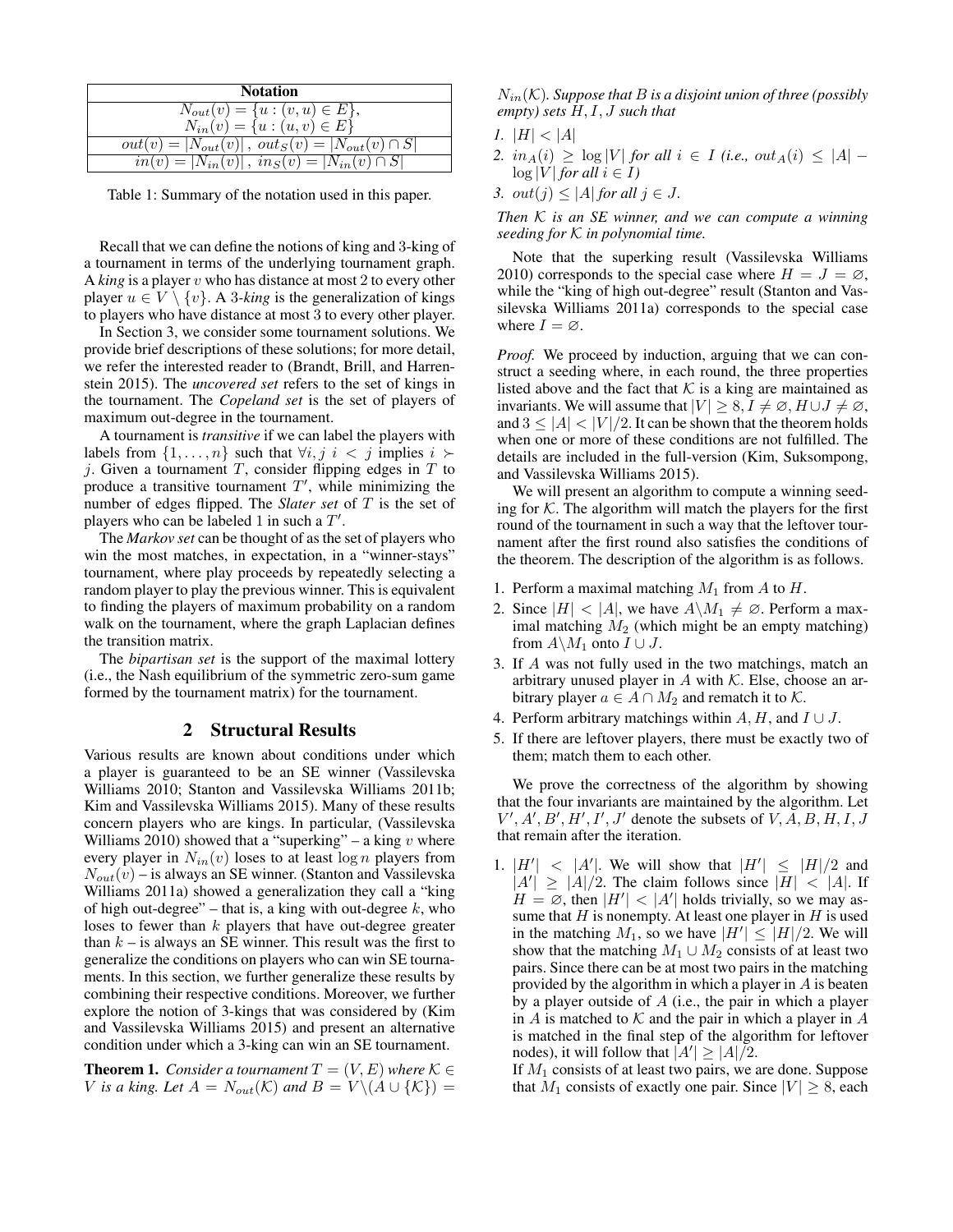player in  $I$  is beaten by at least three players in  $A$ . (Recall that  $I$  is nonempty.) One of these players is possibly used in  $M_1$ , and one is possibly used to match with  $K$ , but that still leaves at least one player in A that beats a player in I. Hence  $M_1 \cup M_2$  consists of at least two pairs, as desired.

- 2.  $in_{A'}(i) \ge \log |V'|$  for all  $i \in I$ . Let  $i \in I'$ . Since  $M_2$  is a maximal matching, every player that contributes to the in-degree of  $i$  in  $A$  survives the iteration, except possibly the player that is rematched to  $K$ . Hence the in-degree of i in  $A'$  is at least  $\log |V| - 1 = \log(|V|/2)$ .
- 3.  $out(j) \leq |A'|$  for all  $j \in J'$ . The condition is equivalent to  $out_{B'}(j) < in_{A'}(j)$ . Let  $j \in J'$ . We have either  $in_{A'}(j) = in_A(j)$  or  $in_{A'}(j) = in_A(j) - 1$ , where the latter case occurs exactly when a player in A that beats j is rematched to  $K$ . In the former case we immediately obtain  $out_{B'}(j) < in_{A'}(j)$ . In the latter case, A has been fully used in the two matchings before one player is rematched to  $K$ . This means that j eliminates another player in B, and it follows that  $out_{B'}(j) \le out_B(j) - 1$  $in_A(j) - 1 = in_{A'}(j).$
- 4. K is a king. Let  $b \in B'$ . If  $b \in H'$ , then since  $M_1$  is a maximal matching,  $b$  is beaten by some player in  $A'$ . If  $b \in I'$ , then since the second invariant is maintained, b is beaten by some player in A'. Otherwise  $b \in J'$ . Since the third invariant is maintained, b beats at most  $|A'|-1$ players in  $A'$ , and hence  $b$  is also beaten by some player in  $A'$  in this case.

Hence the four invariants are maintained, and the algorithm correctly computes a winning seeding for  $K$ .  $\Box$ 

Thus, we've shown a significantly general result about kings, that holds in tournaments on n players, for *any* power of two, answering an open research problem posed in (Stanton and Vassilevska Williams 2011b) to provide more general structural results that hold independent of the size of the tournament. (Some earlier results only hold for large n.)

Next, we consider the weaker notion of a 3-king. (Kim and Vassilevska Williams 2015) presented a set of conditions under which a 3-king is an SE winner. One of their conditions is that there exists a perfect matching from the set of nodes that are reachable in exactly two steps from the 3-king  $K$  onto the set of nodes that are reachable in exactly three steps from  $K$ . Here, we present a different set of conditions that does not include the requirement of a perfect matching.

**Theorem 2.** *Consider a tournament*  $T = (V, E)$  *where*  $K \in$ V is a 3-king. Let  $A = N_{out}(\mathcal{K}), B = N_{out}(A) \cap N_{in}(\mathcal{K}),$ and  $C = N_{in}(\mathcal{K}) \backslash B$ *. Suppose that the following three conditions hold:*

*1.*  $|A| \ge \frac{|V|}{2}$ <br>2.  $A \succ B$ *3.*  $|B| \geq |C|$ *.* 

*Then* K *is an SE winner, and we can compute a winning seeding for* K *in polynomial time.*

*Proof.* If  $|V| = 1, 2$ , or 4, the result is clear. For  $|V| \geq 8$ , first perform a maximal matching from B to C and match  $K$  to an arbitrary player in A, and then pair off players within A. If |A| is odd, then  $A \cup {\mathcal{K}}$  matches evenly. Else, match the remaining  $a \in A$  to some  $b \in B$ . We pair off players within each of  $B, C$  arbitrarily, and match the remaining pair between B and C if needed. After the round,  $|A| \geq \frac{|V|}{4}$ . Since the matching from B to C is nonempty, we still have that  $|B| > |C|$  after the iteration. Moreover, since we applied a maximal matching, each player in  $C$  is still beaten by some player in  $B$ . Thus, the required conditions are maintained as invariant, and we can efficiently compute a winning seeding for  $K$ . П

It would be interesting to investigate the extent to which we can weaken the (very strong) second condition that all players in  $A$  beat all players in  $B$ . It should be noted that if any of the three conditions is removed, the theorem no longer holds. In particular, if the second condition is dropped, a counterexample from (Kim and Vassilevska Williams 2015) shows that for any constant  $\varepsilon > 0$ , there is a tournament on  $n$  players where  $K$  is a 3-king, who win against  $(1 - \varepsilon)n$  players, but cannot win an SE tournament. Given that the notion of a 3-king is significantly weaker than that of a king (recall, kings who beat  $\geq |V|/2$  players are SE winners), it seems reasonable to conjecture that a strong assumption such as the second condition (or the conditions seen in (Kim and Vassilevska Williams 2015)) may be required to prove structural results for 3-kings.

## 3 SE Winners and Tournament Solutions

Tournament solutions are functions that map each tournament graph to a subset of players, usually called the choice set. The choice set is often thought of as containing the stronger players, or "winners," within the tournament. Many tournament solutions have been considered, including the Copeland set, the Slater set, the Markov set, and the bipartisan set (Laslier 1997; Brandt, Brill, and Harrenstein 2015). The ability to win an SE tournament provides us with another criterion with which we can distinguish between stronger and weaker players in a tournament. In this section, we investigate the relationship between the set of SE winners and some traditional tournament solutions.

Theorem 3. *A player chosen by the Copeland set, the Slater set, or the Markov set is an SE winner. A player in the bipartisan set with the highest Copeland score is also an SE winner.*

*Proof.* All four tournament solutions are contained in the uncovered set. Thus, a player from these sets will be a king, so as a special case of Theorem 1 (or an earlier result of (Vassilevska Williams 2010)), it suffices to show that the relevant players win against at least half of the remaining players. For the Copeland set, this is trivial (Laslier 1997) and (Laffond, Laslier, and Le Breton 1993) show that players from the Slater set and the player in the bipartisan set with the highest Copeland score, respectively, beat at least half the players. Next, we show that players from the Markov set win against at least half the players.

Recall that the Markov set is defined to be the set of players of maximum probability in the stationary distribution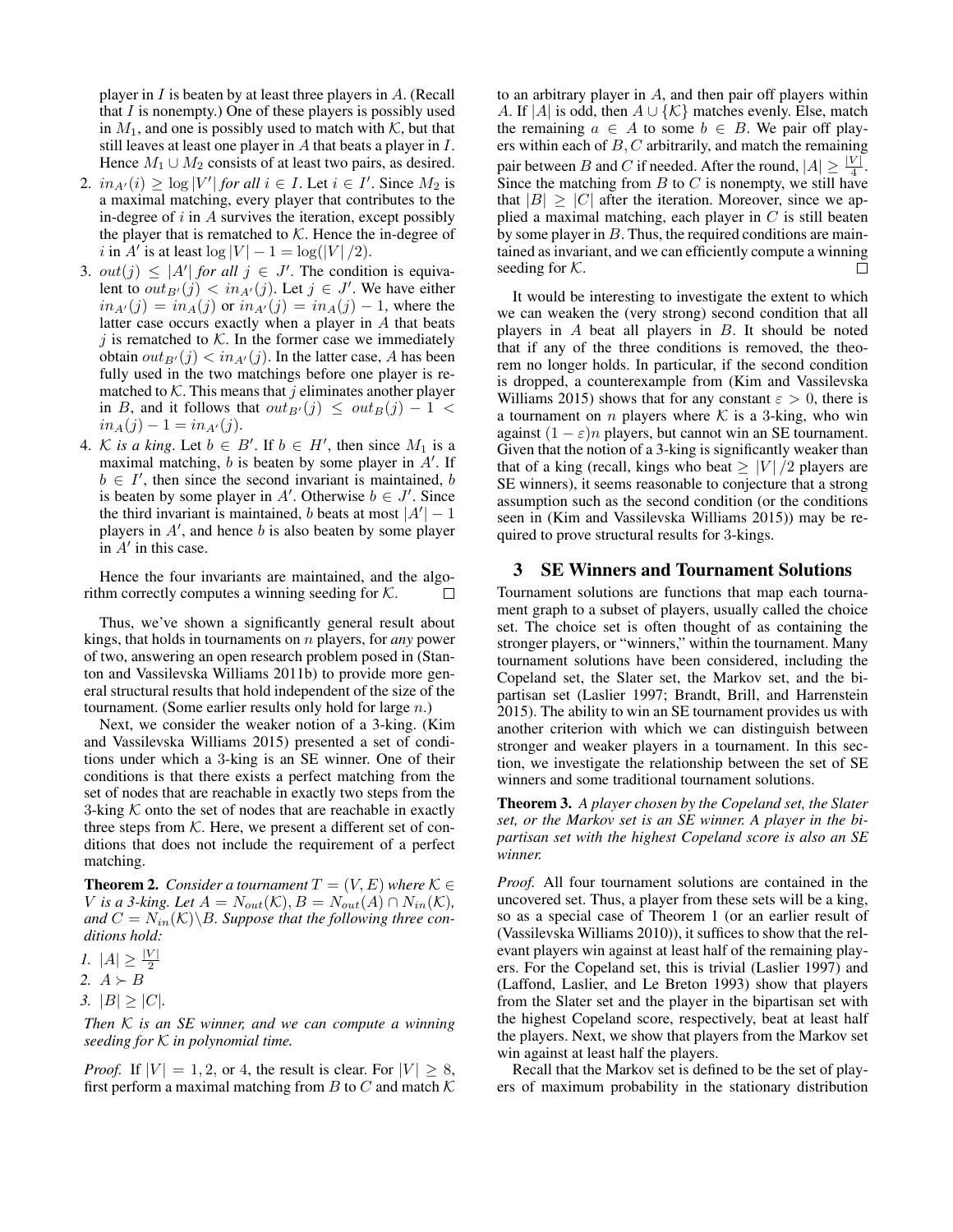of the Markov chain defined by the normalized Laplacian matrix  $Q = (q_{ij})_{n \times n}$  of the Markov chain of the tournament, where  $q_{ij} = 1/n$  if  $v_i$  beats  $v_j$  (0 otherwise) and  $q_{ii} = out(v_i)/n$ . Assume that the first player is in the Markov set. It follows that the probability associated with the first player in the eigenvector  $p = (p_i)_{n \times 1}$  corresponding to the eigenvalue 1 is maximal. Assume for contradiction that  $q_{11} < \frac{1}{2}$ . We then have

$$
p_1 = q_{11}p_1 + q_{12}p_2 + \dots + q_{1n}p_n
$$
  
\n
$$
\leq q_{11}p_1 + q_{12}p_1 + \dots + q_{1n}p_1
$$
  
\n
$$
= 2q_{11}p_1
$$
  
\n
$$
< p_1,
$$

 $\Box$ 

a contradiction.

It is not true that any player in bipartisan set is always an SE winner. Indeed, consider a transitive tournament with the slight modification that the weakest player beats the strongest player. Then the weaker player is included in the bipartisan set even though it only beats one player and cannot be an SE winner.

Another family of tournament solutions is introduced in (Laslier 1997) as "iterative matrix solutions". Consider the tournament adjacency matrix  $A = (a_{ij})$ , in which  $a_{ij} = 1$ if  $i$  beats  $j$ , and 0 otherwise. The Copeland score is given by A1. For any positive integer k, we consider  $A^k$ 1 and include the player(s) with the maximum resulting score in our  $k$ th iterative tournament solution.

There is a natural interpretation of iterative matrix solutions as the number of paths of length  $k$  starting from each player. Any player in an iterative matrix solution belongs to the uncovered set. If the player  $v$  is covered by some  $w$  (i.e.,  $w \succ \{v\} \cup N_{out}(v)$ , then v cannot be in the iterative matrix solution. Indeed, if  $v$  is covered by  $w$ , then the first steps of the paths starting from  $w$  form a superset of the first steps of the paths starting from  $v$ . On the other hand, it is not the case that any player in an iterative matrix solution always beats at least half of the remaining players, as shown by the following example.

Consider  $k = 2$  and the tournament with player set  $V = A \cup B \cup \{x\}$ , where  $A \approx rn$  and  $B \approx (1 - r)n$  with  $\frac{1}{2} < r < \frac{1}{\sqrt{2}}$  $\overline{3}$ . Suppose that  $A \succ x \succ B \succ A$ , and A and B are close to regular. The Copeland scores of  $a \in A, b \in B, x$ are  $\frac{rn}{2}$ ,  $\frac{(1+r)n}{2}$  $\frac{(-r)n}{2}$ ,  $(1 - r)n$ , respectively. It follows that the iterative matrix scores of a, b, x are  $\frac{r^2 n^2}{4}$  $\frac{(1+r^2)n^2}{4}$  $\frac{(n^2)n^2}{4}, \frac{(1-r^2)n^2}{2}$  $rac{r}{2}$ . This implies that  $x$  has the maximum iterative matrix score but beats fewer than half of the remaining players.

Nevertheless, we will show that for large enough tournaments, players in an iterative matrix solution are always SE winners. First we need the following lemma and the subsequent corollary.

Lemma 1. *In a tournament with* n *players, the minimum possible number of k-paths is*  $\binom{n}{k+1}$ *.* 

*Proof.* In a transitive tournament, each subset of size  $k + 1$ gives rise to exactly one  $k$ -path. On the other hand, by a simple inductive argument, each subset of size  $k + 1$  gives rise to at least one k-path that goes through all  $k+1$  players. The result follows immediately.  $\Box$ 

Corollary 1. *In a tournament with* n *players, a player with the maximum number of* k*-paths originating from it is the origin of at least*  $\frac{1}{n} {n \choose k+1}$  *k*-*paths.* 

We are now ready to prove the theorem.

**Theorem 4.** *For any fixed k, there exists a constant*  $N_k$  *such that for any tournament of size at least*  $N_k$ *, a player with the maximum number of* k*-paths originating from it is an SE winner.*

*Proof.* Let  $v$  be a player with the maximum number of  $k$ paths originating from it, and let  $A$  and  $B$  be the sets of players who lose to  $v$  and who beat  $v$ , respectively. From Corollary 1, v is the origin of at least  $\frac{1}{n} {n \choose k+1} \geq \frac{n^k}{2(k+1)!} k$ paths for large enough  $n$ . Hence it must have out-degree at least  $\frac{n}{2(k+1)!}$ . In other words,  $|A| \ge \frac{n}{2(k+1)!}$ .

If the number of players in  $B$  with in-degree from  $A$  less than  $\log n$  is less than  $|A|$ , we can apply Theorem 1. Otherwise, there are at least  $|A| \ge \frac{n}{2(k+1)!}$  players in B with indegree from A less than  $\log n$ . Call this set H, and consider a player  $h \in H$ . Since h beats all but at most  $\log n$  players in A, we can compare the number of  $k$ -paths originating from  $v$  with the number of  $k$ -paths originating from  $h$  by removing the common  $k$ -paths. The remaining number of  $k$ -paths originating from v is at most  $\log n \cdot n^{k-1}$ , while by Corollary 1 again, a player in  $H$  with the maximum number of  $k$ -paths within H is the origin of at least  $O(n^k)$  k-paths, since |H| is linear in  $n$ . This contradicts the assumption that  $v$  has the maximum number of  $k$ -paths originating from it.  $\Box$ 

### The strength of kings

Since results concerning SE winners often involve the assumption that a player is a king in the given tournament, one might hope that there is a strong relation between SE winners and the uncovered set. For example, it could always be that a constant fraction of players in the uncovered set are SE winners, or vice versa. This is not the case, however, as the following theorem shows.

**Theorem 5.** *Let*  $r \in (0, 1)$ *. There exists a tournament such that the proportion of players in the uncovered set that are SE winners is less than* r *and the proportion of SE winners that are contained in the uncovered set is also less than* r*.*

*Proof.* Consider a tournament with player set  $V = A \cup B \cup$  ${x, y}$  such that

- $x \succ y, B$
- $y \succ B, A$
- $\bullet$   $B \succ A$
- $A \succ x$ .

The uncovered set is  $A \cup \{x, y\}.$ 

Let  $|A| = k$  and  $|B| = n$ . If  $k < \log n$ , then players in A do not win enough matches to become an SE winner. Hence the proportion of players in the uncovered set that are SE winners is at most  $\frac{2}{k+2}$ .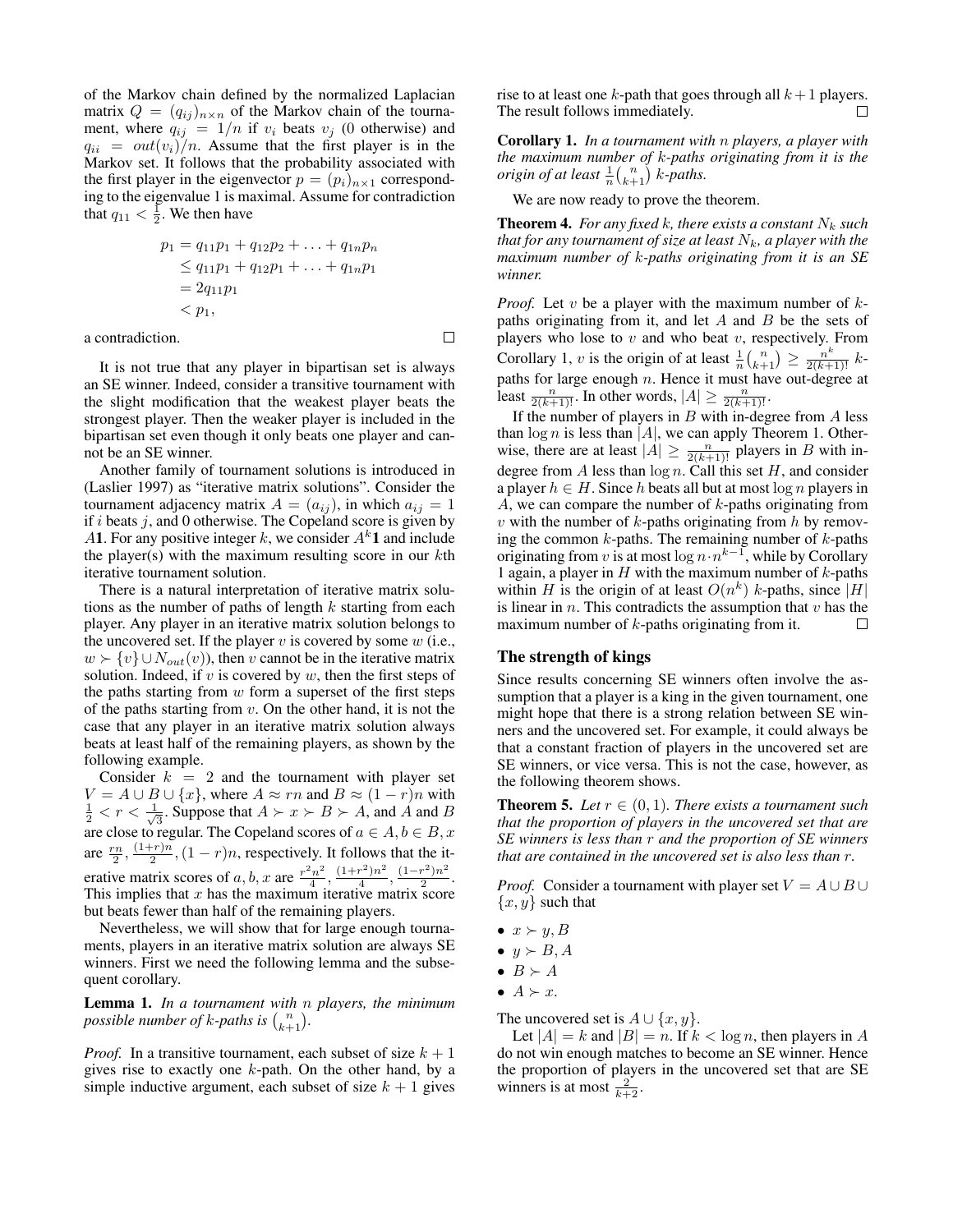On the other hand, suppose that  $B$  is a regular tournament with all players isomorphic. By symmetry, if one player in B is an SE winner, then all of them are. In order for a player in  $B$  to be an SE winner, players  $x$  and  $y$  need to be eliminated. But this can easily be done in two rounds, with  $x$ beating y in the first round and a player in A beating  $x$  in the second round. Hence the proportion of SE winners that are contained in the uncovered set is at most  $\frac{2}{n+2}$ .

Taking k and n large enough with  $k < \log n$ , we obtain the desired result.  $\Box$ 

### 4 Generative Models for Tournaments

Recall the Condorcet Random (CR) Model, studied in (Braverman and Mossel 2008; Vassilevska Williams 2010; Stanton and Vassilevska Williams 2011a). In the CR Model, we assume there is an underlying ordering to the players, and that, in general, stronger players win against weaker players; however, with some small probability  $p < 1/2$ , the weaker player will upset the stronger player. In the corresponding tournament graph, we say that for two players  $i, j$  such that i occurs before j in the ordering,  $(i, j) \in E$  with probability  $1 - p$  and  $(j, i) \in E$  otherwise. A number of results are known about which players are SE winners in tournaments drawn from a CR Model. (Vassilevska Williams 2010) first showed that when  $p \geq \Omega(\sqrt{\ln n/n})$ , then with high probability, every player in the tournament will be a superking, and therefore an SE winner. (Stanton and Vassilevska Williams 2011a) shows that even when  $p \geq C \ln n/n$ , roughly the first half of players will be SE winners, and more generally if  $p = C \cdot 2^{i} \ln n/n$ , then roughly the first  $1 - 1/2^{i+1}$  fraction of players are SE winners. (Stanton and Vassilevska Williams 2011a; Kim and Vassilevska Williams 2015) also study various generalizations of the CR Model.

In this section, we present improved results about tournaments generated by the standard CR Model, showing that with high probability, every player in a CR tournament will be an SE winner, even with the noise  $p = \Theta(\ln n/n)$  (with no dependence on the player's rank).

**Theorem 6.** Let  $C \ge 64$  be a constant and  $p \ge C \ln n/n$ . *Let* T *be a tournament generated by the CR Model with noise parameter* p on  $n > n_C$  players (for some constant  $n_C$ ). With probability  $\geq 1 - 1/\Omega(n^2)$ , every player has an *efficiently-computable winning seeding over* T*.*

Note that this result is asymptotically optimal, as a player must have at least  $\log n$  wins to be able to win an SE tournament. If  $p = o(\ln n/n)$ , then with high probability, the weakest player will not be able to win an SE tournament, regardless of the seeding. The case where  $p \geq C \sqrt{\ln n/n}$  is covered in (Vassilevska Williams 2010), which shows that every player in such a tournament is an SE winner. Here, we give a sketch of the proof of Theorem 6; the detailed proof appears in the full-version (Kim, Suksompong, and Vassilevska Williams 2015).

The proof proceeds as follows. First, we argue that the weakest player  $w$  will win against more than  $k \log n$  players in the first half, for some constant  $k$ . We will think of "swapping"  $k \log n$  of these losers, which we call  $S$ , from the first half with some arbitrary set of players from the bottom half

(so that these losers become some of the strongest players over the second half). Then, we argue that at least one player v that w beats will be in the first  $n/6$  players. This player, with high probability, will be a king over the first half of players, who wins against more than half the players; thus, by (Vassilevska Williams 2010), this player will be an SE winner over the first half of players. Next, we argue that for some arbitrary player  $u$  in the weaker half of players, at least  $\log n$  players from the  $k \log n$  that were swapped to the second half will beat  $u$ . We then take a union bound over the players in the second half, and argue that  $w$  will be a superking over the second half, and again by (Vassilevska Williams 2010), an SE winner over the second half. Thus,  $w$  will be an SE winner over the entire tournament by winning over the weaker half, while  $v$  wins against the stronger half, and  $w$  wins against  $v$  in the final round. We take a union bound over all players to arrive at the desired result.

#### Generalizing the CR Model for Tournaments

As the prior claims demonstrate, in the standard CR Model, every player is an SE winner with high probability, even when upsets occur at an asymptotically minimal rate. While this result indicates the depth of our understanding of conditions under which a player is an SE winner, it also suggests that the assumption that tournaments are drawn from a CR Model – where the noise parameter  $p$  is fixed for all matchups – may be too rigid, incidentally providing structure that may not exist in practical settings. Prior work of (Stanton and Vassilevska Williams 2011a) proposes a Generalized CR Model, where for two players  $i < j$ , j upsets i with probability  $p \leq p(i, j) \leq 1/2$ , for some globally specified  $p$ . But even this model asserts that the probability of upsets for *every* edge must occur within the range of  $[p, 1/2]$ . We aim to relax our restrictions even further in order to disrupt this structure inherent in the CR Model.

Consider the following generative model, which is parameterized by a noise factor  $p < 1/2$  and a participation factor  $\Delta \leq 1/2$ . The tournament on *n* players is generated as follows: pick any set of pairs of players  $E'$  satisfying the condition that each player appears in at least  $(1/2 + \Delta)n$ such pairs; then, for every pair  $\{u, v\} \in E'$ , pick  $(u, v)$  with probability  $p_{u,v} \in [p, 1-p]$ , and  $(v, u)$  otherwise. The probabilities  $p_{u,v}$  can be arbitrary as long as they are in  $[p, 1-p]$ . The remaining edges between players may be set arbitrarily. In this new model, many typical arguments used in analyzing CR tournaments, including those used in the proof of Theorem 6, which hinge on the precise definition of the CR Model, break down.

Note that unlike the CR Model, the new model does not start with an underlying ordering of players; however, such an ordering can easily be emulated. For instance, to emulate the CR Model, simply choose an ordering  $\sigma$ , set  $\Delta = 1/2$ , and for all  $u, v$  such that  $\sigma(u) < \sigma(v)$ , sample  $(u, v)$  with probability  $1-p$ . That said, because the model does not start with an explicit ordering, it is much more versatile. Moreover, because only a  $(1/2 + \Delta)$  fraction of the edges are determined randomly, known structures can be (adversarially) hard-coded into the resulting graphs. In this sense, any results that we can say about tournaments generated from this